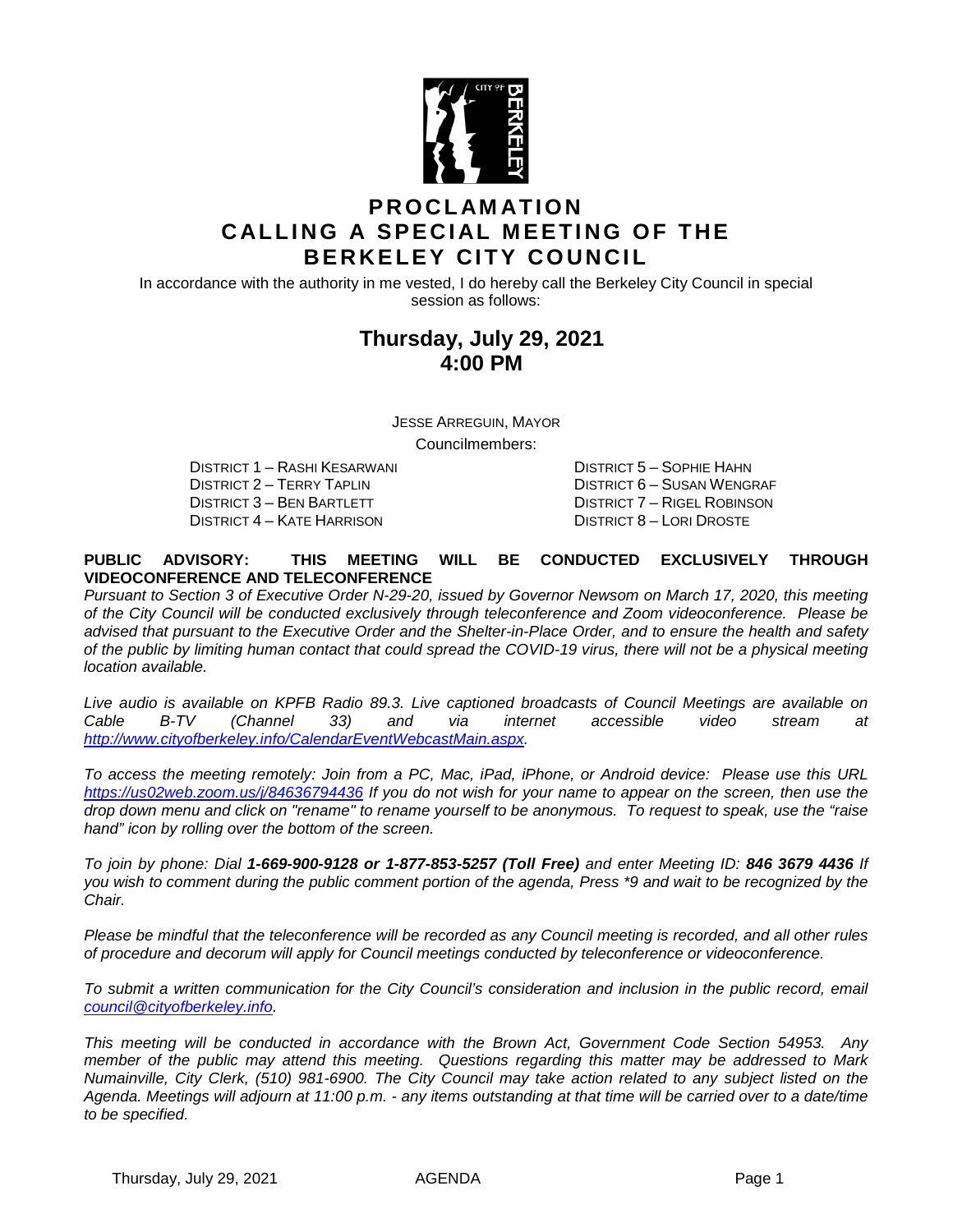# **Preliminary Matters**

### **Roll Call:**

## **Consent Calendar**

*The Council will first determine whether to move items on the agenda for "Action" or "Information" to the "Consent Calendar", or move "Consent Calendar" items to "Action." Three members of the City Council must agree to pull an item from the Consent Calendar for it to move to Action. Items that remain on the "Consent Calendar" are voted on in one motion as a group. "Information" items are not discussed or acted upon at the Council meeting unless they are moved to "Action" or "Consent".*

*No additional items can be moved onto the Consent Calendar once public comment has commenced. At any time during, or immediately after, public comment on Information and Consent items, any Councilmember may move any Information or Consent item to "Action." Following this, the Council will vote on the items remaining on the Consent Calendar in one motion.* 

*For items moved to the Action Calendar from the Consent Calendar or Information Calendar, persons who spoke on the item during the Consent Calendar public comment period may speak again at the time the matter is taken up during the Action Calendar.*

**Public Comment on Consent Calendar and Information Items Only:** *The Council will take public comment on any items that are either on the amended Consent Calendar or the Information Calendar. Speakers will be entitled to two minutes each to speak in opposition to or support of Consent Calendar and Information Items. A speaker may only speak once during the period for public comment on Consent Calendar and Information items.*

*Additional information regarding public comment by City of Berkeley employees and interns: Employees and interns of the City of Berkeley, although not required, are encouraged to identify themselves as such, the department in which they work and state whether they are speaking as an individual or in their official capacity when addressing the Council in open session or workshops.*

## **Consent Calendar**

**1. Tentative Memorandum Agreement: Service Employee International Union Local 1021 Community Services Unit and Part-Time Recreation Leaders Association**

#### **From: City Manager**

**Recommendation:** Adopt two Resolutions:

1) Approving a new three-year Memorandum Agreement (hereafter referred to as the "MA") with the Service Employees International Union Local 1021 Community Services Unit And Part-Time Recreation Leaders Association (hereafter referred to as the "Union") with a term of June 27, 2021 through June 26, 2024, and authorizing the City Manager to execute and implement the terms and conditions of employment set forth in the new labor agreement; and

2) Approving a new salary resolution for Representation Units G-1, G-3, I-A, I-B, L [CSU0], R-1 and R-2 [CSPT] and L-6 that implement the new salary levels negotiated in the MA and rescinding Resolution No. 69,626-N.S. pending Union ratification.

#### **Financial Implications:** See report

Contact: LaTanya Bellow, Human Resources, (510) 981-6800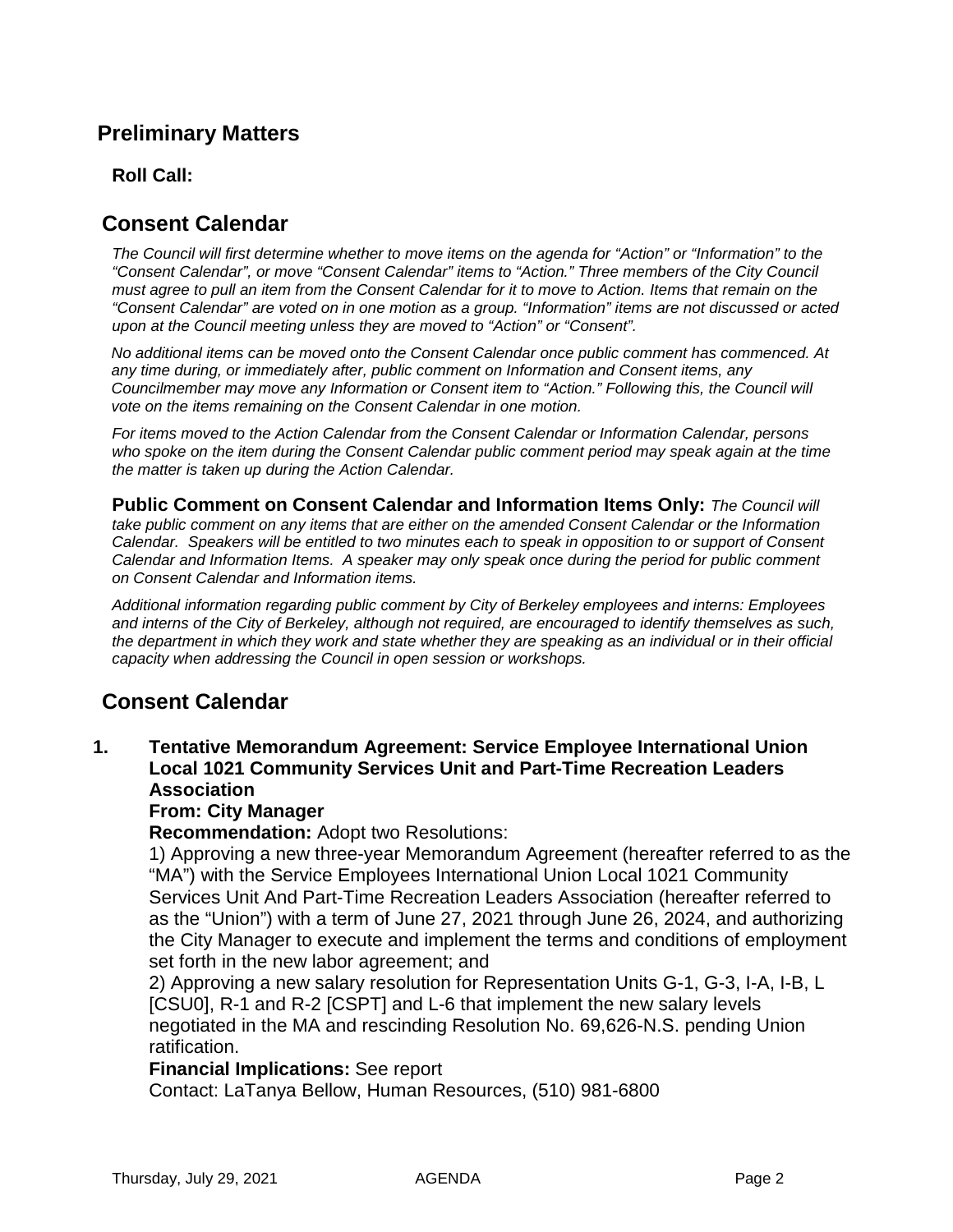# **Consent Calendar**

### **2. Memorandum of Understanding: Berkeley Fire Fighters Association/I.A.F.F. Local 1227 Berkeley Chief Fire Officers Association From: City Manager**

**Recommendation:** Adopt two Resolutions:

1) Approving a new two (2) year Memorandum of Understanding (hereafter referred to as "MOU") with the Berkeley Fire Fighters Association/I.A.F.F. Local 1227 Berkeley Chief Fire Officers Association (hereafter referred to as the "Association") with a term of July 1, 2021 through June 30, 2023 and authorizing the City Manager to execute and implement the terms and conditions of employment set forth in the new MOU and to make non-substantive edits to the format and language of the Memorandum of Understanding in alignment with the tentative agreement, and conforming to legal requirements; and

2) Approving a new salary resolution for Representation Unit A to implement the new salary levels negotiated in the new labor agreement and rescinding Resolution No. 68,628-N.S pending Union ratification.

### **Financial Implications:** See report

Contact: LaTanya Bellow, Human Resources, (510) 981-6800

### **3. Memorandum Agreement: Berkeley Fire Fighters Association, Local 1227 I.A.F.F.**

### **From: City Manager**

**Recommendation:** Adopt two Resolutions:

1) Approving a new two (2) year Memorandum of Understanding (hereafter referred to as "MOU") with the Berkeley Fire Fighters Association/I.A.F.F. Local 1227 (hereafter referred to as the "Association") with a term of July, 1, 2021 through June 30, 2023 and authorizing the City Manager to execute and implement the terms and conditions of employment set forth in the new MOU and to make non-substantive edits to the format and language of the MOU in alignment with the tentative agreement, and conforming to legal requirements; and

2) approving a new salary resolution for Representation Unit B to implement the new salary levels negotiated in the new labor agreement and rescinding Resolution No. 68,581-N.S.

#### **Financial Implications:** See report

Contact: LaTanya Bellow, Human Resources, (510) 981-6800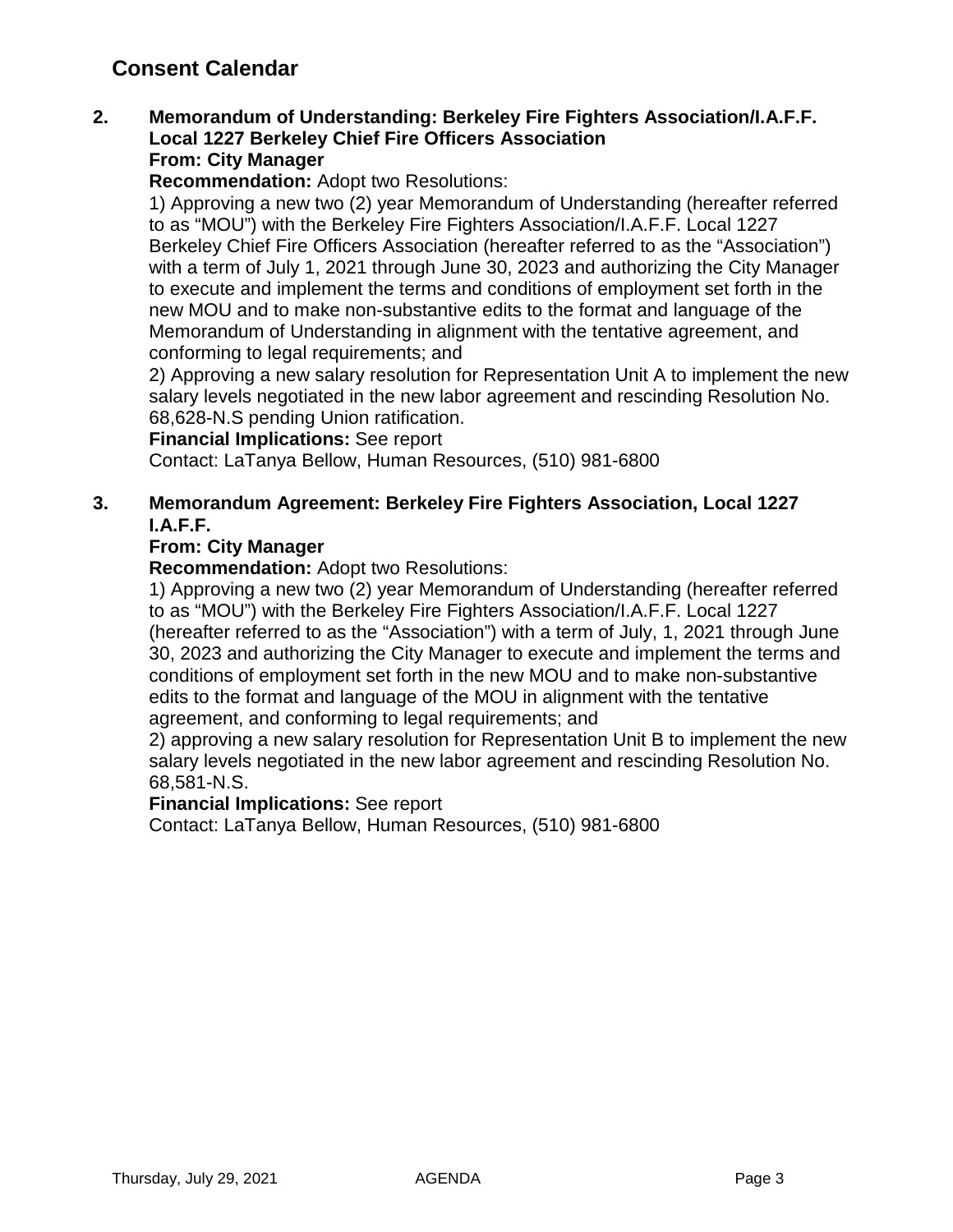# **Consent Calendar**

### **4. Memorandum of Understanding: Public Employees Union – Local 1 From: City Manager**

**Recommendation:** Adopt two Resolutions:

1) Approving a new three-year Memorandum of Understanding (hereafter referred to as "MOU") with Public Employees Union (PEU) Local One (hereafter referred to as the "Union") with a term of effective upon Council adoption through June 26, 2024 and authorizing the City Manager to execute and implement the terms and conditions of employment set forth in the new MOU; and

2) Approving a new salary resolution for Representation Units M, P1, and P2 that implement the new salary levels negotiated in the new labor agreement and rescinding Resolution No. 68,710-N.S. Also, authorize the City Manager to make non-substantive edits to the format and language of the Memorandum of Understanding in alignment with Council Direction, the tentative agreements and conforming to legal requirements.

### **Financial Implications:** See report

Contact: LaTanya Bellow, Human Resources, (510) 981-6800

### **5. Unrepresented Employee Salaries and Salary Adjustments to Median for Police Chief and Assistant City Attorney**

### **From: City Manager**

**Recommendation:** Adopt a Resolution approving salary adjustment for the Unrepresented Employees in Units Z-1; Z-2; Z-3; Z-6; and Z-9, and simultaneously adopt a median salary adjustment for Police Chief and Assistant City Attorney effective upon council adoption and rescinding Resolutions No. 68,534-N.S. and 69,538-N.S.

#### **Financial Implications:** See report

Contact: LaTanya Bellow, Human Resources, (510) 981-6800

## **Council Consent Items**

**6. Confirming Community Appointment to Reimagining Public Safety Task Force From: Mayor Arreguin (Author) Recommendation:** Adopt a Resolution confirming the appointment of Jamaica Moon by the Steering Committee of the Berkeley Community Safety Coalition (BCSC) to the

Reimaging Public Safety Task Force.

**Financial Implications:** None

Contact: Jesse Arreguin, Mayor, (510) 981-7100

## **Adjournment**